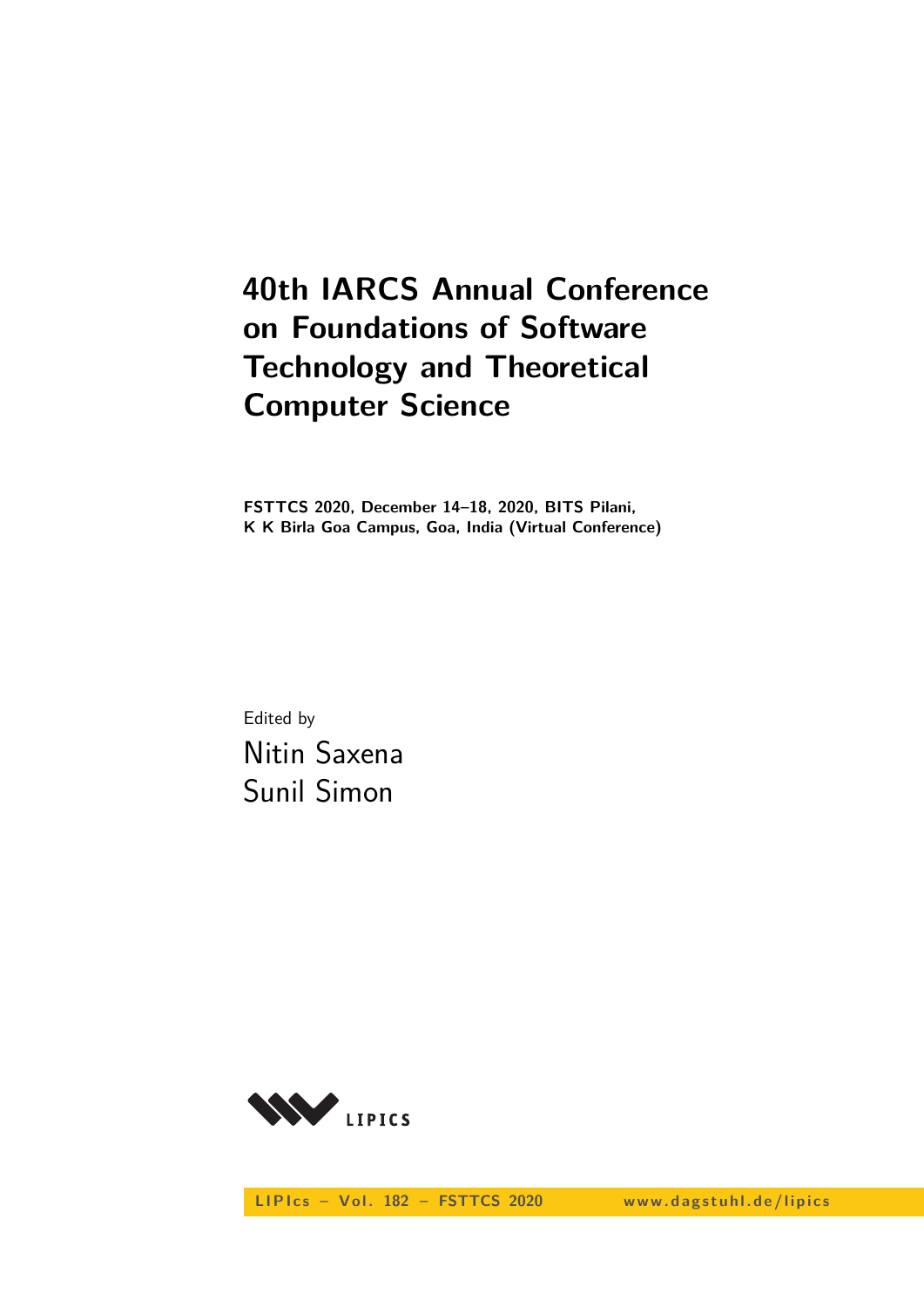Editors

**Nitin Saxena** Indian Institute of Technology Kanpur, India [nitin@cse.iitk.ac.in](mailto:nitin@cse.iitk.ac.in)

**Sunil Simon** Indian Institute of Technology Kanpur, India [simon@cse.iitk.ac.in](mailto:simon@cse.iitk.ac.in)

ACM Classification 2012 Theory of computation; Computing methodologies; Software and its engineering

## **[ISBN 978-3-95977-174-0](https://www.dagstuhl.de/dagpub/978-3-95977-174-0)**

Published online and open access by

Schloss Dagstuhl – Leibniz-Zentrum für Informatik GmbH, Dagstuhl Publishing, Saarbrücken/Wadern, Germany. Online available at [https://www.dagstuhl.de/dagpub/978-3-95977-174-0.](https://www.dagstuhl.de/dagpub/978-3-95977-174-0)

Publication date December, 2020

Bibliographic information published by the Deutsche Nationalbibliothek The Deutsche Nationalbibliothek lists this publication in the Deutsche Nationalbibliografie; detailed bibliographic data are available in the Internet at [https://portal.dnb.de.](https://portal.dnb.de)

#### License

This work is licensed under a Creative Commons Attribution 3.0 Unported license (CC-BY 3.0): [https://creativecommons.org/licenses/by/3.0/legalcode.](https://creativecommons.org/licenses/by/3.0/legalcode)



In brief, this license authorizes each and everybody to share (to copy, distribute and transmit) the work under the following conditions, without impairing or restricting the authors' moral rights: Attribution: The work must be attributed to its authors.

The copyright is retained by the corresponding authors.

Digital Object Identifier: [10.4230/LIPIcs.FSTTCS.2020.0](https://doi.org/10.4230/LIPIcs.FSTTCS.2020.0)

**[ISBN 978-3-95977-174-0](https://www.dagstuhl.de/dagpub/978-3-95977-174-0) [ISSN 1868-8969](https://www.dagstuhl.de/dagpub/1868-8969)<https://www.dagstuhl.de/lipics>**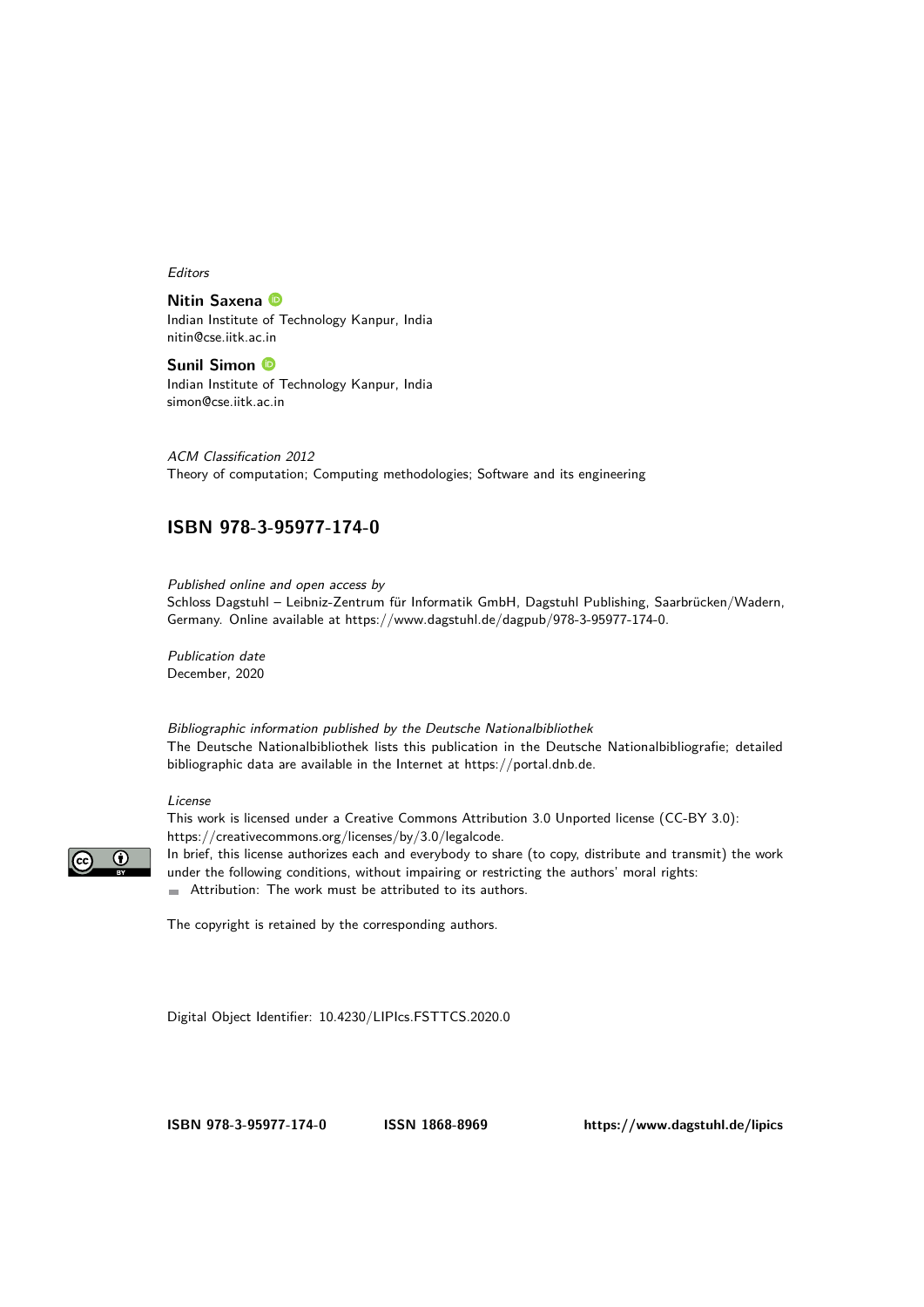## LIPIcs – Leibniz International Proceedings in Informatics

LIPIcs is a series of high-quality conference proceedings across all fields in informatics. LIPIcs volumes are published according to the principle of Open Access, i.e., they are available online and free of charge.

### Editorial Board

- **Luca Aceto** (*Chair*, Gran Sasso Science Institute and Reykjavik University)
- Christel Baier (TU Dresden)  $\equiv$
- Mikolaj Bojanczyk (University of Warsaw)  $\sim$
- Roberto Di Cosmo (INRIA and University Paris Diderot)  $\equiv$
- Javier Esparza (TU München)  $\sim$
- Meena Mahajan (Institute of Mathematical Sciences)  $\blacksquare$
- Dieter van Melkebeek (University of Wisconsin-Madison)  $\blacksquare$
- Anca Muscholl (University Bordeaux)  $\overline{a}$
- Luke Ong (University of Oxford)  $\blacksquare$
- Catuscia Palamidessi (INRIA)  $\blacksquare$
- Thomas Schwentick (TU Dortmund)  $\sim$
- Raimund Seidel (Saarland University and Schloss Dagstuhl Leibniz-Zentrum für Informatik)  $\blacksquare$

### **[ISSN 1868-8969](https://www.dagstuhl.de/dagpub/1868-8969)**

## **<https://www.dagstuhl.de/lipics>**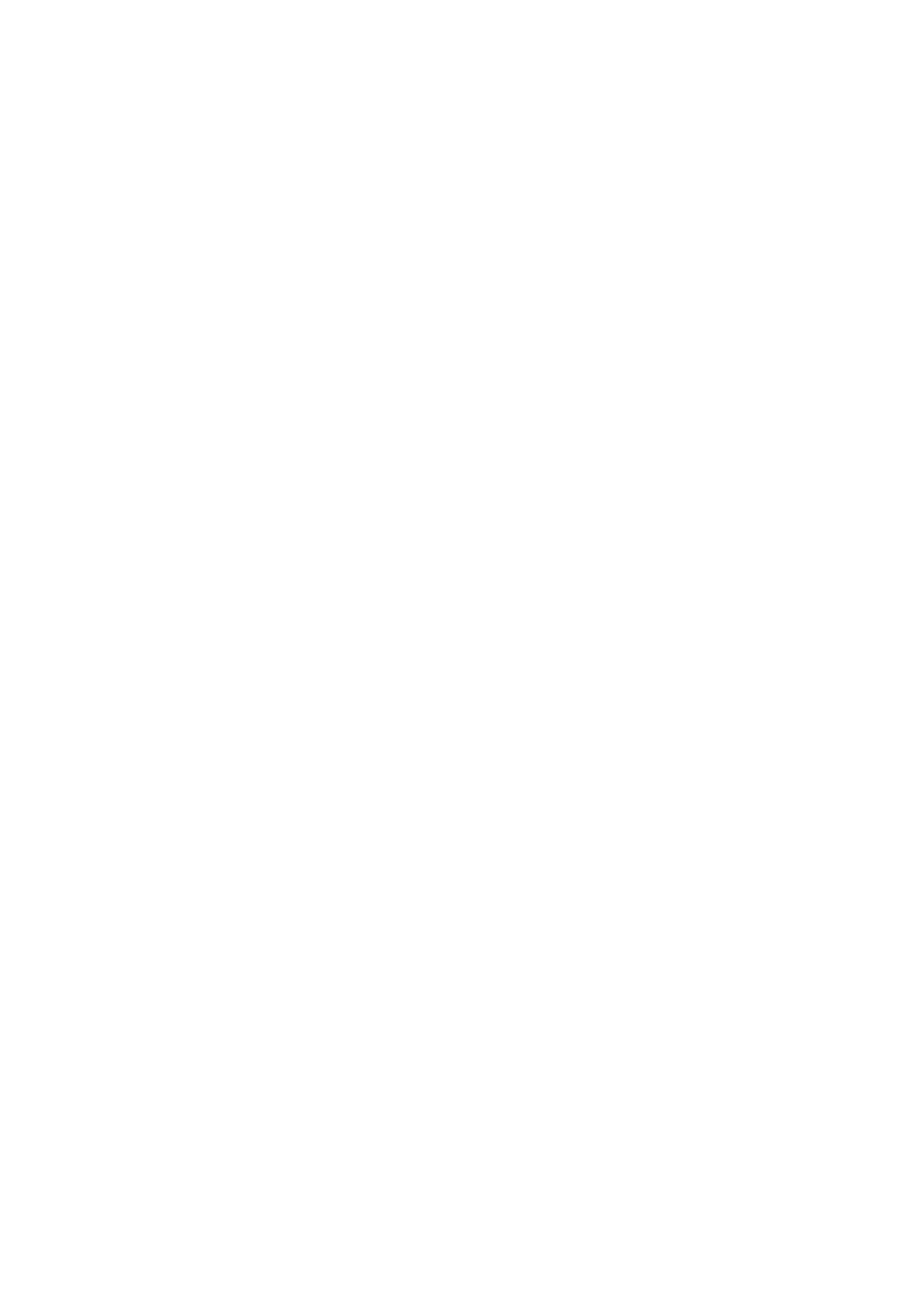# **Contents**

| Preface                                                       |             |
|---------------------------------------------------------------|-------------|
|                                                               | 0:ix        |
| Invited Talks                                                 |             |
| The Quest for Mathematical Understanding of Deep Learning     | $1:1-1:1$   |
| Proofs of Soundness and Proof Search                          | $2:1-2:1$   |
| Convex Optimization and Dynamic Data Structure                | $3:1-3:1$   |
| Holonomic Techniques, Periods, and Decision Problems          | $4:1-4:3$   |
| Algorithmic Improvisation for Dependable Intelligent Autonomy | $5:1 - 5:3$ |
| On Some Recent Advances in Algebraic Complexity               | $6:1-6:1$   |

# **Regular Papers**

| Faster Property Testers in a Variation of the Bounded Degree Model                                                                                                                                              | $7:1 - 7:15$ |
|-----------------------------------------------------------------------------------------------------------------------------------------------------------------------------------------------------------------|--------------|
| Clustering Under Perturbation Stability in Near-Linear Time<br>Pankaj K. Agarwal, Hsien-Chih Chang, Kamesh Munagala, Erin Taylor, and                                                                           | $8:1 - 8:16$ |
| Width Notions for Ordering-Related Problems<br>Emmanuel Arrighi, Henning Fernau, Mateus de Oliveira Oliveira, and Petra Wolf                                                                                    | $9:1-9:18$   |
| Optimal Output Sensitive Fault Tolerant Cuts<br>Niranka Banerjee, Venkatesh Raman, and Saket Saurabh                                                                                                            | $10:1-10:19$ |
| Online Matching with Recourse: Random Edge Arrivals                                                                                                                                                             | $11:1-11:16$ |
| Hard QBFs for Merge Resolution<br>Olaf Beyersdorff, Joshua Blinkhorn, Meena Mahajan, Tomáš Peitl, and                                                                                                           | $12:1-12:15$ |
| On Sampling Based Algorithms for $k$ -Means<br>Anup Bhattacharya, Dishant Goyal, Ragesh Jaiswal, and Amit Kumar  13:1–13:17                                                                                     |              |
| String Indexing for Top- $k$ Close Consecutive Occurrences<br>Philip Bille, Inge Li Gørtz, Max Rishøj Pedersen, Eva Rotenberg, and                                                                              | $14:1-14:17$ |
| 40th IARCS Annual Conference on Foundations of Software Technology and Theoretical Computer Science (FSTTCS 2020).<br>Editors: Nitin Saxena and Sunil Simon<br>Loibniz International Preceedings in Informatics |              |

Leibniz International Proceedings in Informatics<br>LIPICS Schloss Dagstuhl – Leibniz-Zentrum für Informatik, Dagstuhl Publishing, Germany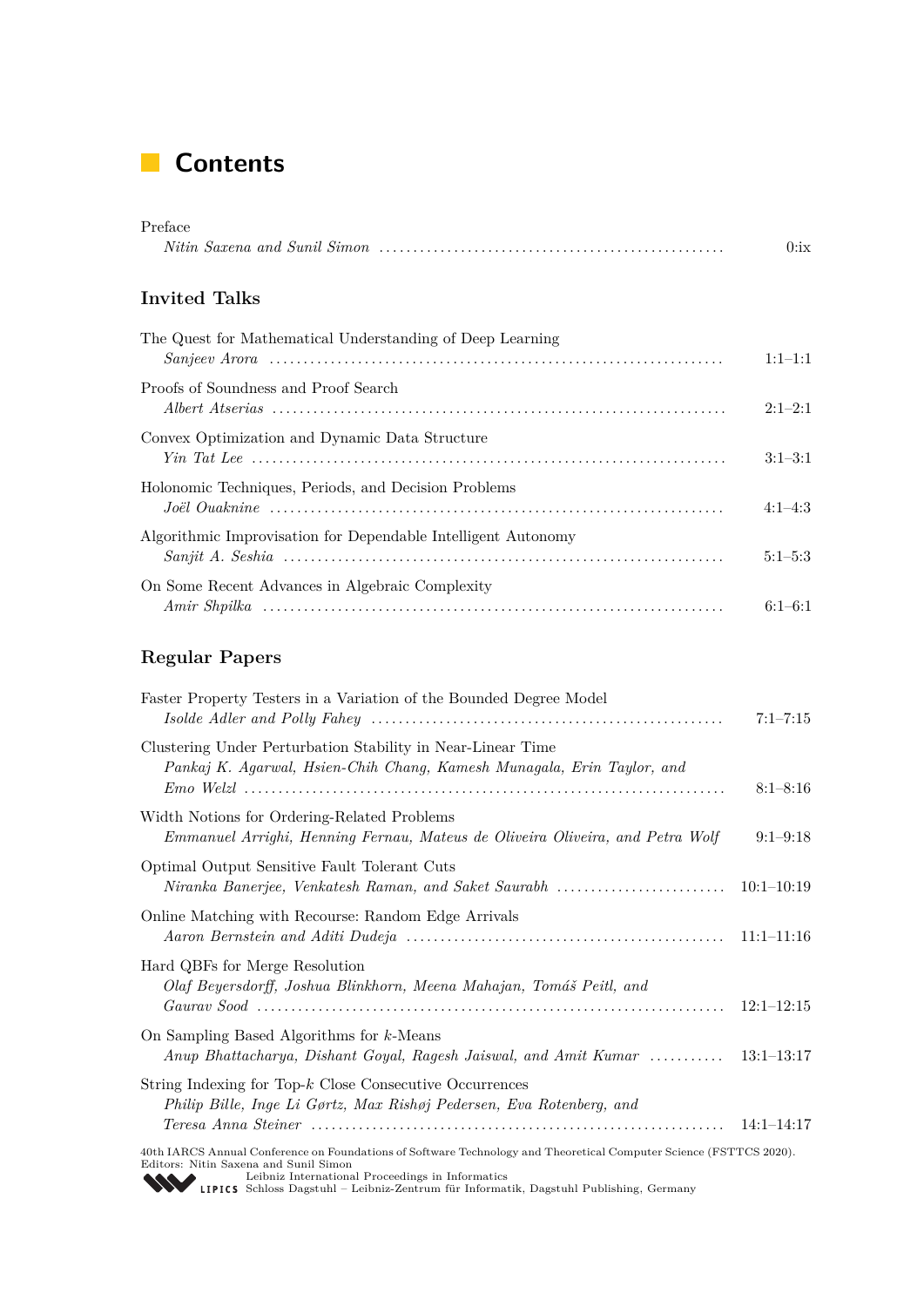| Fair Tree Connection Games with Topology-Dependent Edge Cost<br>Davide Bilò, Tobias Friedrich, Pascal Lenzner, Anna Melnichenko, and                  | $15:1 - 15:15$     |
|-------------------------------------------------------------------------------------------------------------------------------------------------------|--------------------|
| Locally Decodable/Correctable Codes for Insertions and Deletions<br>Alexander R. Block, Jeremiah Blocki, Elena Grigorescu, Shubhang Kulkarni, and     | $16:1 - 16:17$     |
| Maximum Clique in Disk-Like Intersection Graphs<br>Edouard Bonnet, Nicolas Grelier, and Tillmann Miltzow                                              | $17:1 - 17:18$     |
| Parameterized Complexity of Feedback Vertex Sets on Hypergraphs<br>Pratibha Choudhary, Lawqueen Kanesh, Daniel Lokshtanov, Fahad Panolan, and         | $18:1-18:15$       |
| Size Bounds on Low Depth Circuits for Promise Majority                                                                                                | $19:1-19:14$       |
| Lower Bounds for Semi-adaptive Data Structures via Corruption                                                                                         | $20:1-20:15$       |
| Stability-Preserving, Time-Efficient Mechanisms for School Choice in Two Rounds<br>Karthik Gajulapalli, James A. Liu, Tung Mai, and Vijay V. Vazirani | $21:1 - 21:15$     |
| New Verification Schemes for Frequency-Based Functions on Data Streams                                                                                | $22:1-22:15$       |
| Online Carpooling Using Expander Decompositions<br>Anupam Gupta, Ravishankar Krishnaswamy, Amit Kumar, and Sahil Singla                               | $23:1-23:14$       |
| On the (Parameterized) Complexity of Almost Stable Marriage<br>Sushmita Gupta, Pallavi Jain, Sanjukta Roy, Saket Saurabh, and Meirav Zehavi.          | $24:1 - 24:17$     |
| Min-Cost Popular Matchings                                                                                                                            | $25:1-25:17$       |
| Constructing Large Matchings via Query Access to a Maximal Matching Oracle<br>Lidiya Khalidah binti Khalil and Christian Konrad                       | $26:1 - 26:15$     |
| Planted Models for the Densest $k$ -Subgraph Problem                                                                                                  | $27:1 - 27:18$     |
| Sample-And-Gather: Fast Ruling Set Algorithms in the Low-Memory MPC Model<br>Kishore Kothapalli, Shreyas Pai, and Sriram V. Pemmaraju                 | $28:1 - 28:18$     |
| On Parity Decision Trees for Fourier-Sparse Boolean Functions                                                                                         | $29{:}1{-}29{:}16$ |
| Colored Cut Games<br>Nils Morawietz, Niels Grüttemeier, Christian Komusiewicz, and Frank Sommer                                                       | $30:1 - 30:17$     |
| Randomness Efficient Noise Stability and Generalized Small Bias Sets<br>Dana Moshkovitz, Justin Oh, and David Zuckerman                               | $31:1 - 31:16$     |
| Connectivity Lower Bounds in Broadcast Congested Clique                                                                                               | $32:1 - 32:17$     |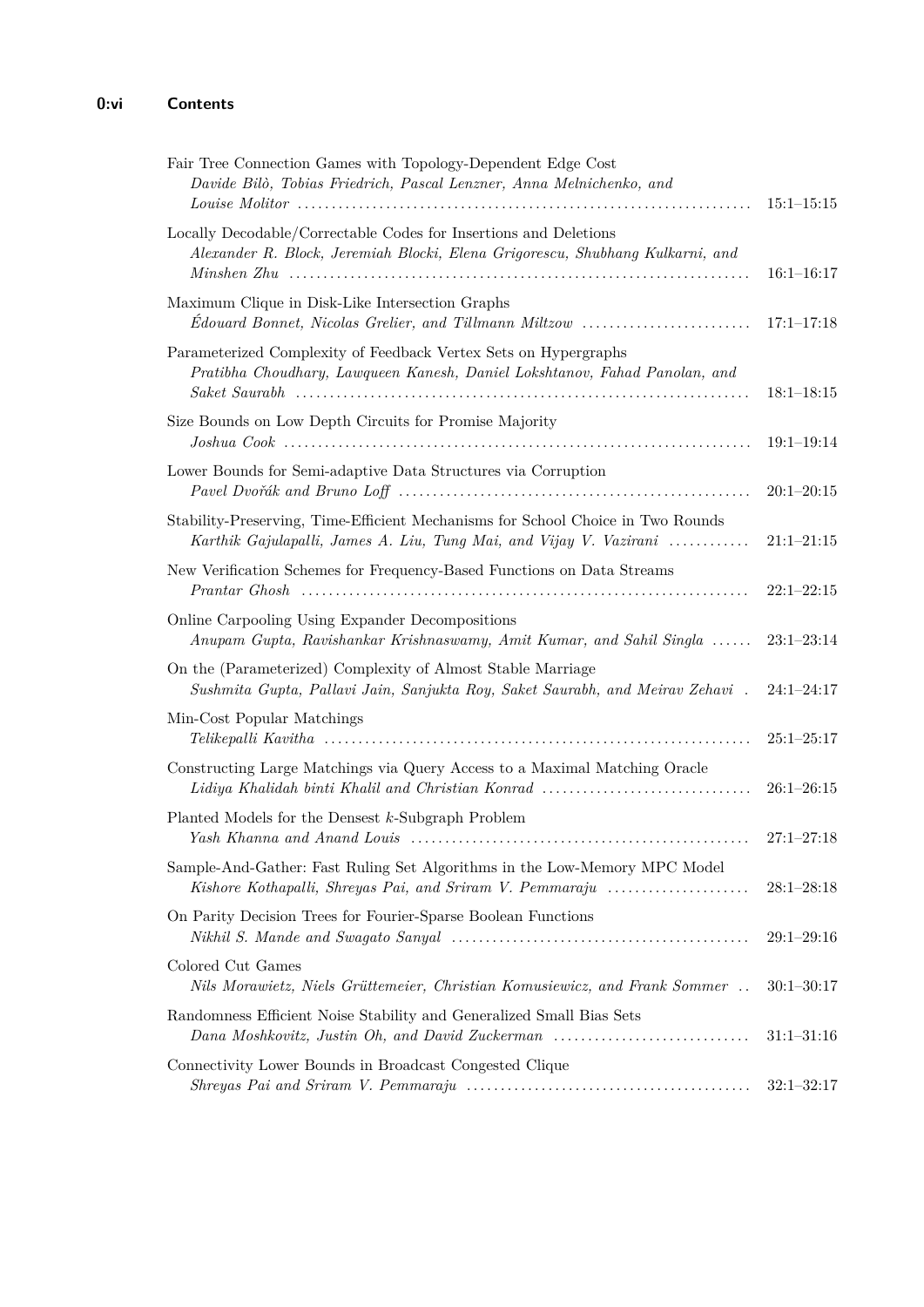#### **Contents 0:vii**

| Fully Dynamic Sequential and Distributed Algorithms for MAX-CUT                                                                                                                                           | $33:1 - 33:19$ |
|-----------------------------------------------------------------------------------------------------------------------------------------------------------------------------------------------------------|----------------|
| Weighted Tiling Systems for Graphs: Evaluation Complexity                                                                                                                                                 |                |
|                                                                                                                                                                                                           | $34:1 - 34:17$ |
| Process Symmetry in Probabilistic Transducers                                                                                                                                                             |                |
|                                                                                                                                                                                                           | $35:1 - 35:14$ |
| Reachability in Dynamical Systems with Rounding<br>Christel Baier, Florian Funke, Simon Jantsch, Toghrul Karimov, Engel Lefaucheux,<br>Joël Ouaknine, Amaury Pouly, David Purser, and Markus A. Whiteland | $36:1 - 36:17$ |
| Parameterized Complexity of Safety of Threshold Automata                                                                                                                                                  | $37:1 - 37:15$ |
| Uncertainty Reasoning for Probabilistic Petri Nets via Bayesian Networks<br>Rebecca Bernemann, Benjamin Cabrera, Reiko Heckel, and Barbara König                                                          | $38:1 - 38:17$ |
| Synthesizing Safe Coalition Strategies<br>Nathalie Bertrand, Patricia Bouyer, and Anirban Majumdar                                                                                                        | $39:1 - 39:17$ |
| Dynamic Network Congestion Games<br>Nathalie Bertrand, Nicolas Markey, Suman Sadhukhan, and Ocan Sankur                                                                                                   | $40:1 - 40:16$ |
| On the Succinctness of Alternating Parity Good-For-Games Automata<br>Udi Boker, Denis Kuperberg, Karoliina Lehtinen, and Michal Skrzypczak                                                                | $41:1-41:13$   |
| A Framework for Consistency Algorithms                                                                                                                                                                    | $42:1 - 42:17$ |
| Equivalence of Hidden Markov Models with Continuous Observations                                                                                                                                          | $43:1-43:14$   |
| Nivat-Theorem and Logic for Weighted Pushdown Automata on Infinite Words<br>Manfred Droste, Sven Dziadek, and Werner Kuich                                                                                | $44:1 - 44:14$ |
| Synchronization of Deterministic Visibly Push-Down Automata                                                                                                                                               | $45:1 - 45:15$ |
| Synthesis from Weighted Specifications with Partial Domains over Finite Words<br>Emmanuel Filiot, Christof Löding, and Sarah Winter                                                                       | $46:1 - 46:16$ |
| Reachability for Updatable Timed Automata Made Faster and More Effective<br>Paul Gastin, Sayan Mukherjee, and B Srivathsan                                                                                | $47:1 - 47:17$ |
| Active Prediction for Discrete Event Systems<br>Stefan Haar, Serge Haddad, Stefan Schwoon, and Lina Ye                                                                                                    | $48:1 - 48:16$ |
| Comparing Labelled Markov Decision Processes                                                                                                                                                              | $49:1 - 49:16$ |
| Computable Analysis for Verified Exact Real Computation<br>Michal Konečný, Florian Steinberg, and Holger Thies                                                                                            | $50:1 - 50:18$ |
| Perspective Games with Notifications                                                                                                                                                                      | $51:1 - 51:16$ |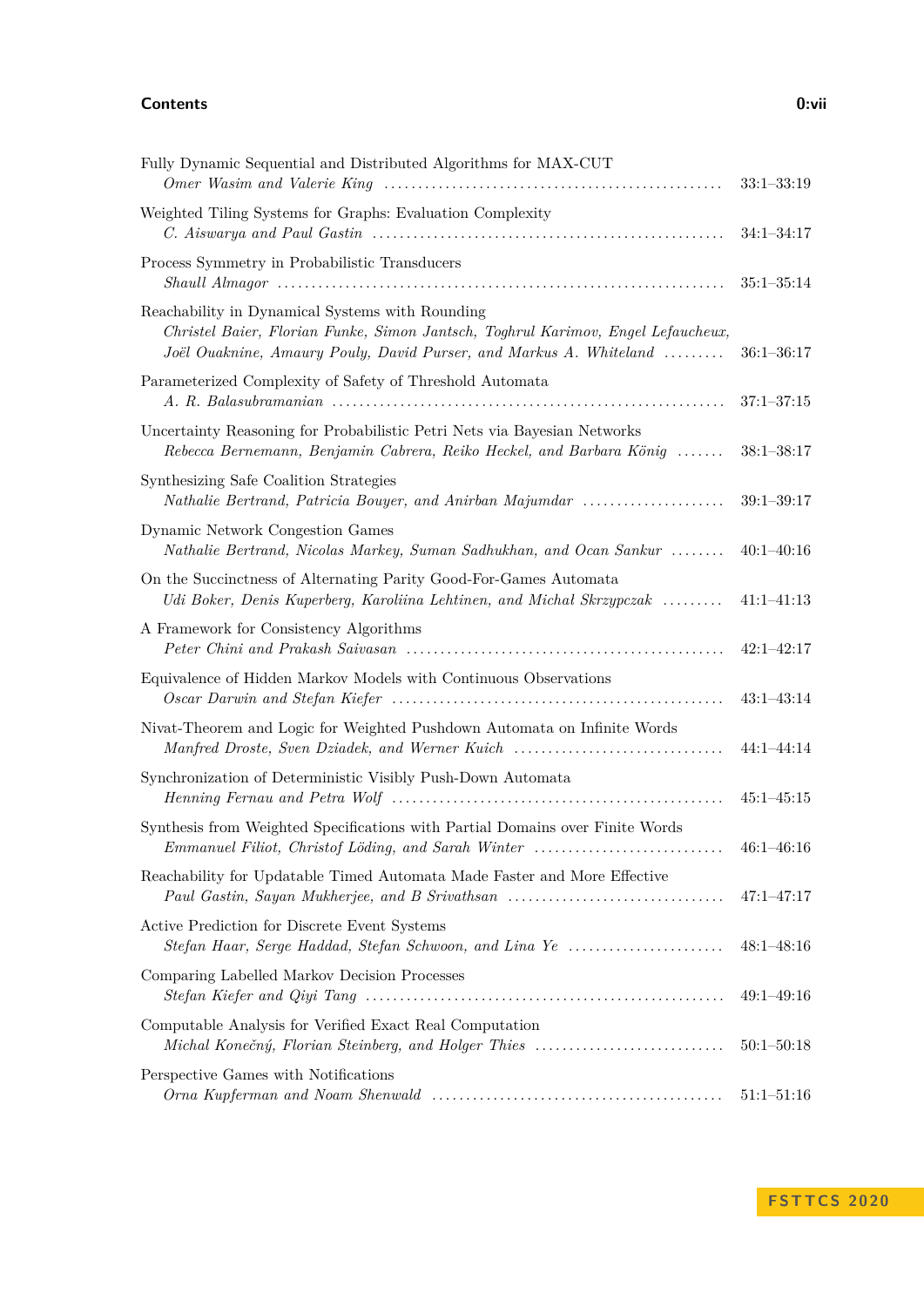# **0:viii Contents**

| On the Complexity of Multi-Pushdown Games          |                |
|----------------------------------------------------|----------------|
| Higher-Order Nonemptiness Step by Step             | $53:1 - 53:14$ |
| The Degree of a Finite Set of Words                |                |
| What You Must Remember When Transforming Datawords | $55:1 - 55:14$ |
| Minimising Good-For-Games Automata Is NP-Complete  |                |
| Static Race Detection for RTOS Applications        |                |
| Synchronization Under Dynamic Constraints          |                |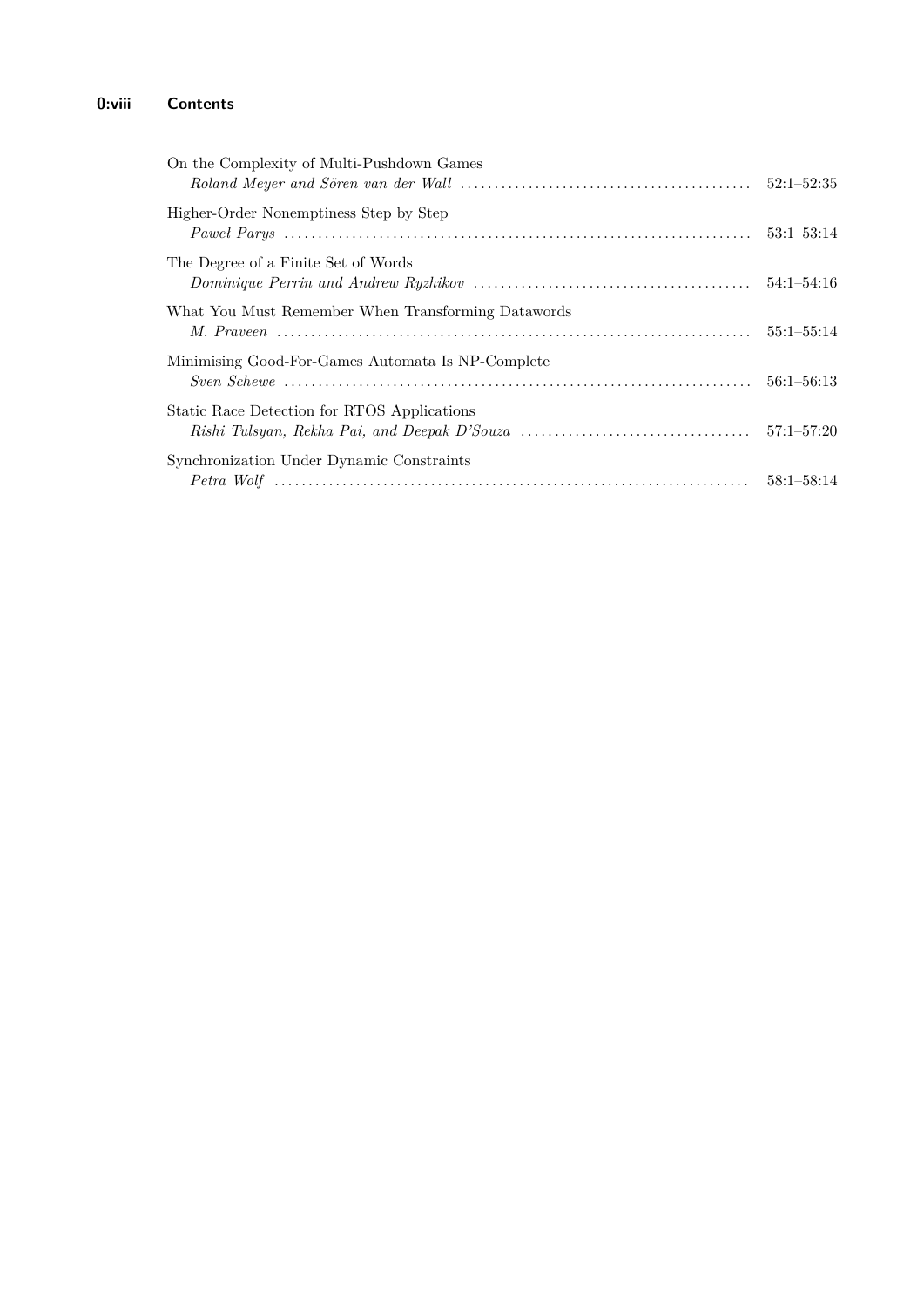# <span id="page-8-0"></span>**Preface**

This volume contains the proceedings of the 40th IARCS Annual Conference on Foundations of Software Technology and Theoretical Computer Science (FSTTCS 2020). The conference was originally planned to be held in BITS Pilani, K K Birla Goa Campus, Goa, India. Due to the COVID-19 pandemic, the conference was held online from December 15 to December 17, 2020. The conference had two tracks, Track-A focussing on algorithms, complexity and related issues and Track-B focussing on logic, automata and other formal methods aspects of computer science. Each track had its own Program Committee (PC) with a chair. This volume constitutes the joint proceedings of the two tracks, published in the LIPIcs series under a Creative Common license, with free online access to all.

The conference comprised of 6 invited talks, 27 contributed talks in Track-A and 25 in Track-B. This volume contains all the contributed papers from both tracks and the abstracts of all invited talks presented at the conference. There were overall 138 submissions, 75 in Track-A and 63 in Track-B. We thank all the authors who submitted their papers to FSTTCS 2020. We also express our gratitude to all the PC members for their tireless work and all external reviewers for their expert opinion in the form of timely reviews.

We are grateful to all the invited speakers: Sanjeev Arora (Princeton University, U.S.A.), Albert Atserias (Universitat Politècnica de Catalunya, Spain), Yin-Tat Lee (University of Washington, U.S.A.), Joël Ouaknine (MPI for Software Systems, Saarbrücken, Germany and University of Oxford, U.K.), Sanjit Seshia (University of California, Berkeley, U.S.A.) and Amir Shpilka (Tel Aviv University, Israel). They kindly accepted our invitations and gave talks that inspired the entire audience.

The main conference was preceded by two workshops: *Workshop on Matrix Rigidity*, organised by Amey Bhangale (University of California, Riverside), Alexander Golovnev (Georgetown University), Mrinal Kumar (IIT Bombay) and Amit Kumar Sinhababu (University of Ulm, Germany), and *Strategies for Uncertainty (SUN)* organised by Dietmar Berwanger (CNRS & ENS Paris-Saclay) and R. Ramanujam (IMSc, Chennai). This was followed by a post-conference workshop: *Advances in Verification* organised by Prakash Saivasan (IMSc, Chennai) and B. Srivathsan (CMI, Chennai). In addition, there was a co-located event: *Workshop on Research Highlights in Programming Languages* organised by Deepak D'Souza (IISc, Bangalore), Uday P. Khedkar (IIT Bombay), K. Narayan Kumar (CMI, Chennai), Komondoor V. Raghavan (IISc, Bangalore) and Aseem Rastogi (Microsoft Research, India).

We are indebted to the organising committee members: A. Baskar (BITS Pilani), Pritam Bhattacharya (BITS Pilani), Amaldev Manuel (IIT Goa), Anup Basil Mathew (BITS Pilani) and A.V. Sreejith (IIT Goa). They ensured a smooth running of the conference and workshops; and made all necessary arrangements to shift to the online mode. We thank S.P. Suresh (CMI, Chennai) for maintaining the conference webpage and promptly addressing our update requests. We also thank the friendly staff at Dagstuhl LIPIcs, particularly Michael Wagner, for being prompt and helpful in answering our queries. Finally, we thank the members of the Steering Committee for having confidence in us for running the conference; and giving us pertinent advice to handle the unprecedented changes made in the conduct of the conference.

> Nitin Saxena and Sunil Simon December 2020

40th IARCS Annual Conference on Foundations of Software Technology and Theoretical Computer Science (FSTTCS 2020). Editors: Nitin Saxena and Sunil Simon

[Leibniz International Proceedings in Informatics](https://www.dagstuhl.de/lipics/) [Schloss Dagstuhl – Leibniz-Zentrum für Informatik, Dagstuhl Publishing, Germany](https://www.dagstuhl.de)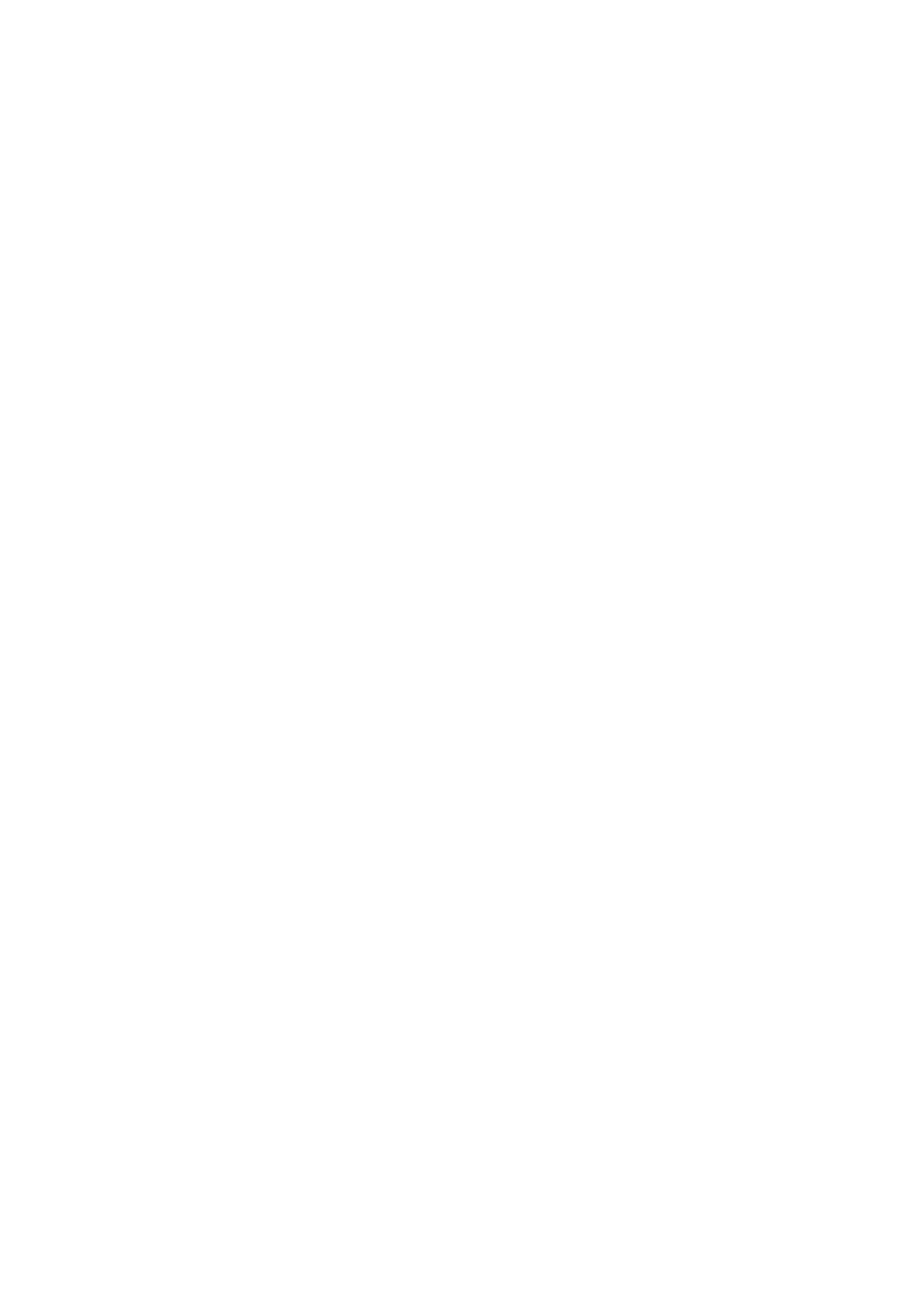# **Program Committee**

# **Track A**

- Siddharth Barman (Indian Institute of Science, Bangalore)  $\overline{a}$
- Markus Blaeser (Saarland University)  $\overline{a}$
- Chandra Chekuri (University of Illinois, Urbana-Champaign) ÷
- Zeev Dvir (Princeton University)  $\overline{\phantom{a}}$
- Ankit Garg (Microsoft Research India)  $\overline{\phantom{0}}$
- Rohit Gurjar (Indian Institute of Technology Bombay)  $\mathcal{L}_{\mathcal{A}}$
- Rahul Jain (National University of Singapore)  $\blacksquare$
- Ravindran Kannan (Microsoft Research India)  $\rightarrow$
- Soumen Maity (IISER Pune)
- Denis Pankratov (Concordia University)  $\blacksquare$
- $\blacksquare$ Rahul Santhanam (University of Oxford)
- Nitin Saxena (Indian Institute of Technology Kanpur)  **co-chair**  $\blacksquare$
- C Seshadhri (University of California, Santa Cruz) ÷
- Jiri Sgall (Charles University, Prague)  $\overline{a}$
- Raghunath Tewari (Indian Institute of Technology Kanpur)  $\overline{\phantom{a}}$
- Ramarathnam Venkatesan (Microsoft Research India)  $\overline{a}$
- Ronald de Wolf (CWI & University of Amsterdam, The Netherlands)  $\overline{a}$

## **Track B**

- Dietmar Berwanger (LSV, CNRS and ENS Paris-Saclay)  $\blacksquare$
- Mikołaj Bojanczyk (University of Warsaw)  $\overline{a}$
- Benedikt Bollig (LSV, CNRS and ENS Paris-Saclay)  $\overline{a}$
- Rohit Chadha (University of Missouri)  $\overline{a}$
- Supratik Chakraborty (Indian Institute of Technology Bombay)  $\overline{a}$
- Ranko Lazic (University of Warwick)  $\sim$
- Amaldev Manuel (Indian Institute of Technology Goa)  $\overline{a}$
- Roland Meyer (TU Braunschweig)  $\blacksquare$
- Angelo Montanari (University of Udine)  $\rightarrow$
- Andrzej Murawski (University of Oxford)  $\blacksquare$
- Anca Muscholl (LaBRI, Université Bordeaux)  $\overline{\phantom{a}}$
- Daniel Neider (MPI for Software Systems, Kaiserslautern)  $\overline{\phantom{a}}$
- Komondoor V Raghavan (Indian Institute of Science Bangalore)  $\blacksquare$
- Aseem Rastogi (Microsoft Research India) Ē.
- Sunil Simon (Indian Institute of Technology Kanpur)  **co-chair**  $\overline{a}$
- S P Suresh (Chennai Mathematical Institute)  $\overline{\phantom{0}}$
- Aditya Thakur (University of California, Davis)

[Schloss Dagstuhl – Leibniz-Zentrum für Informatik, Dagstuhl Publishing, Germany](https://www.dagstuhl.de)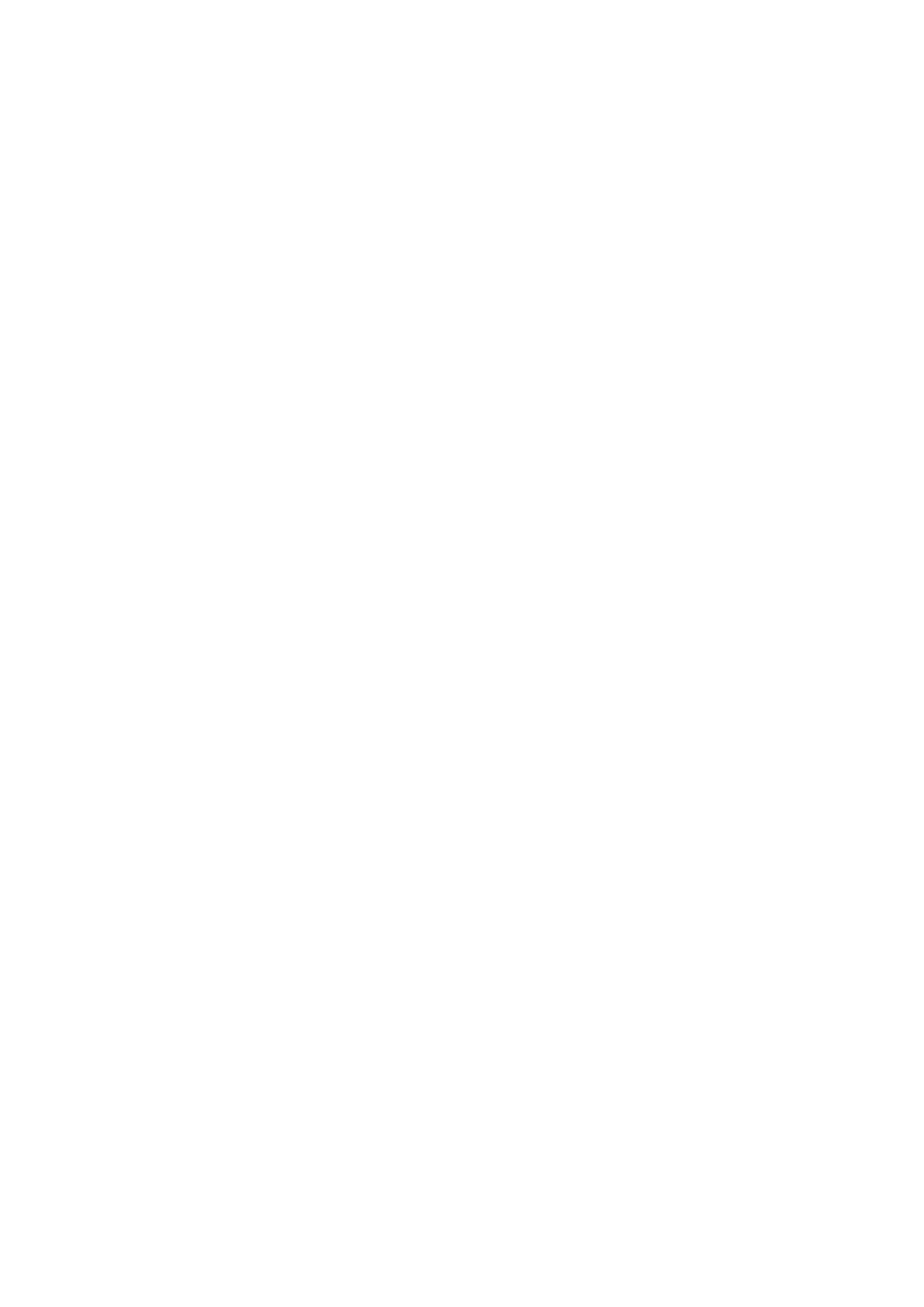# **List of Reviewers: Track-A**

A. Karim Abu-Affash Ahmad Biniaz Akanksha Agrawal Alireza Farhadi Amit Deshpande Amit Kumar Amit Kumar Anat Paskin-Cherniavsky Andreas Emil Feldmann Andrew McGregor Anil Shukla Anna Gal Anuj Dawar Aravindan Vijayaraghavan Aritra Banik Arkadev Chattopadhyay Arnab Bhattacharya (IITK) Arnab Bhattacharyya (NUS) Arnau Messegué Ben Lee Volk Benjamin Raichel Bhargav Narayanan Bhargav Thankey Christian Konrad Christian Sohler Clément Dallard Deeparnab Chakrabarty Diptarka Chakraborty Dominik Kempa Geevarghese Philip Gregory Wilsenach Hamed Saleh Hendrik Fichtenberger Hiro Ito Ildikó Schlotter Ivor van der Hoog Janardhan Kulkarni Jason Li Jayalal Sarma Jesper Nederlof Jonathan Lee Julian Dörfler Justin Thaler Karl Bringmann Karthekeyan Chandrasekaran Kartik Gupta Krzysztof Nowicki Krzysztof Onak Mariusz Jakubowski Martin Koutecky Maximilian Katzmann Mehtaab Sawhney Mikolas Janota Mohit Singh Morteza Monemizadeh Mrinal Kumar Naoyuki Kamiyama Naresh Goud Boddu Navin Goyal Neeraj Kayal Nidhi Rathi Ning Xie Nishanth Chandran Omri Weinstein Palash Dey Pat Morin Patrick Rall Pavel Hubáček Peng Zhang Prajakta Nimbhorkar Pranjal Awasthi Ragesh Jaiswal Rahul Madhavan Rajat Mittal Ramanujan M Sridharan Roshan Raj Sagar Kale Saket Saurabh Saladi Rahul Sanjeev Khanna Satyanarayana Lokam Sean Kafer Shachar Lovett Shahbaz Khan Shalev Ben-David Sharma V Thankachan Shivika Narang Spyridon Tzimas Srijita Kundu Srikanth Srinivasan

40th IARCS Annual Conference on Foundations of Software Technology and Theoretical Computer Science (FSTTCS 2020). Editors: Nitin Saxena and Sunil Simon<br>Leibniz International Proceedings in Informatics

[Leibniz International Proceedings in Informatics](https://www.dagstuhl.de/lipics/) [Schloss Dagstuhl – Leibniz-Zentrum für Informatik, Dagstuhl Publishing, Germany](https://www.dagstuhl.de)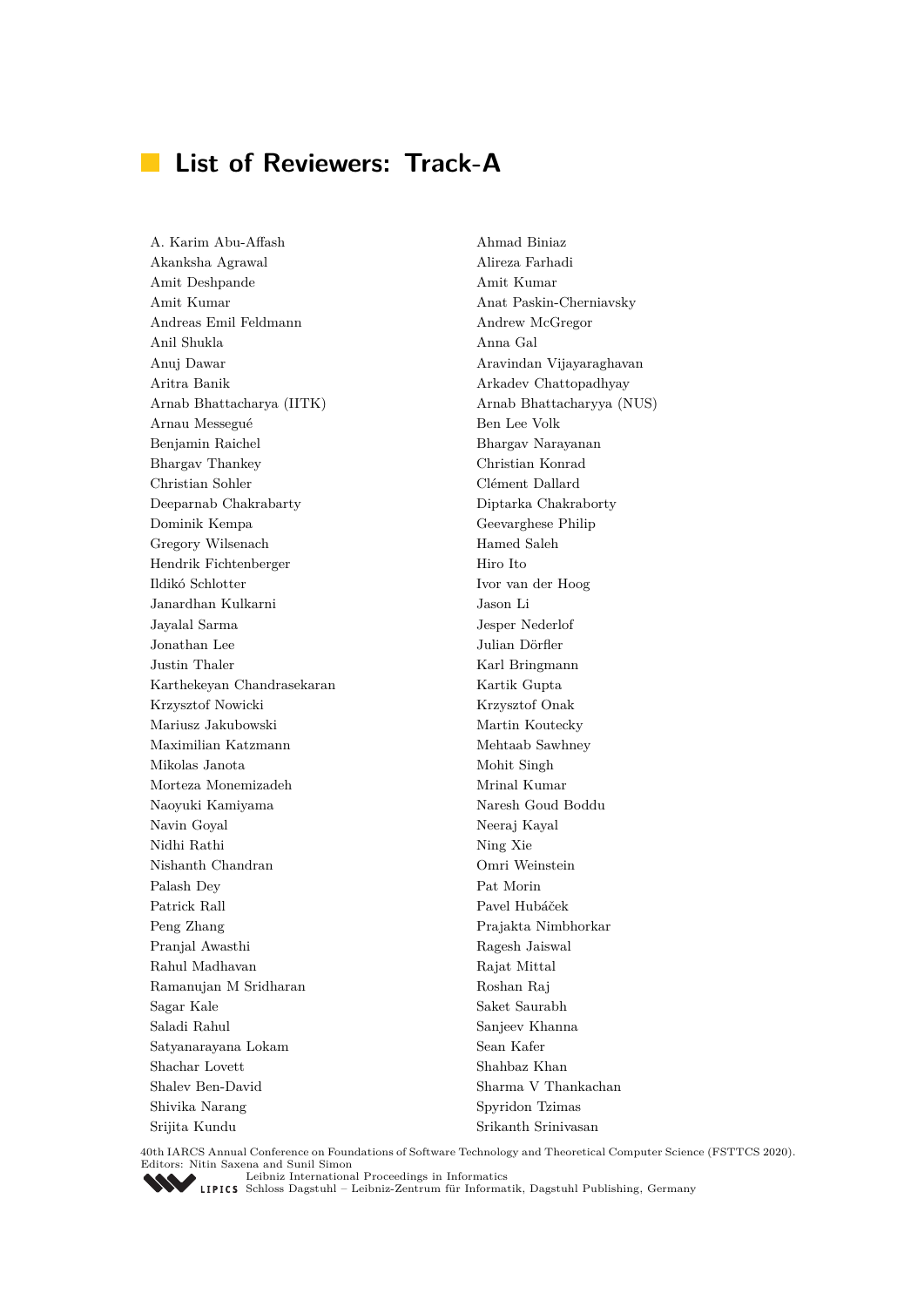## **0:xiv List of Reviewers: Track-A**

Srinivasan Raghuraman Sriram Rajamani Stefan Mengel Stefano Leucci Subrahmanyam Kalyanasundaram Sudeshna Kolay Suman Kalyan Bera Suprovat Ghoshal Swagato Sanyal Tara Abrishami Tasuku Soma Telikepalli Kavitha Thatchaphol Saranurak Theo McKenzie Tobias Mömke Upendra Kapshikar V Vinay Vishakha Patil Yash Khanna Yassine Hamoudi Yuichi Yoshida Yuval Filmus